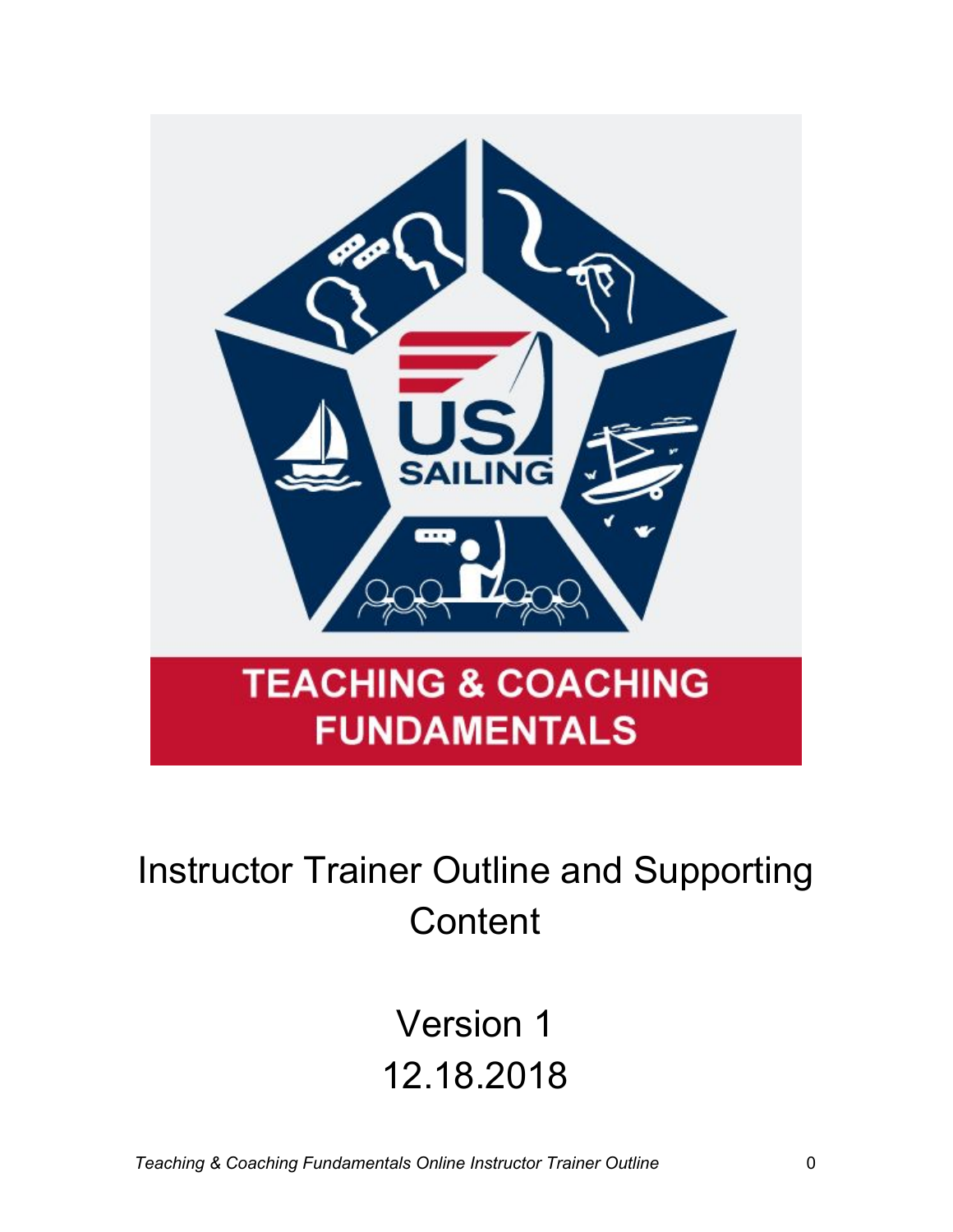Unit 1: Coach as a Teacher

- Your role as an instructor or coach
- What students want from a coach or instructor
- The 4 C's for athlete-centered outcomes
- Attributes of the US Sailing/US Powerboating instructor
- Your responsibilities as a certified instructor

Unit 2: Understanding Athletes & Learning

- How information is processed
- Everyone learns differently
- To engage learners through multiple pathways using kinesthetic, visual and auditory pathways
- How to utilize verbal and nonverbal communication techniques in your instruction

Unit 3: Teaching Tools & Methodologies

- How to teach using a learning progression
- Tools for teaching complex skills
- How to use interactive teaching and artful questioning to improve your teaching

#### Unit 4: Planning

- The importance of developing a good practice plan
- How to make your plan athlete-centered
- How to modify and adjust your practice plan

#### Unit 5: Evaluation & Reflection

- The value of evaluations and reflection as coaching tools
- The importance of both program and athlete evaluations
- How to use evaluation and reflection effectively at all stages of your season
- How self-reflection contributes to improving your coaching

Unit 6: Safety & Risk

- How to create a safe environment
- Requirements for reporting injuries and abuse
- Safety precautions you can take in any sport setting

Unit 7: Progression of Learning

- Proper planning will set you up for success
- The US Sailing Signature Progression of Learning: Chalk Talk, Land Drill, Instructor Demo, Student Practice, Debrief
- How to apply the skills you learned in your instruction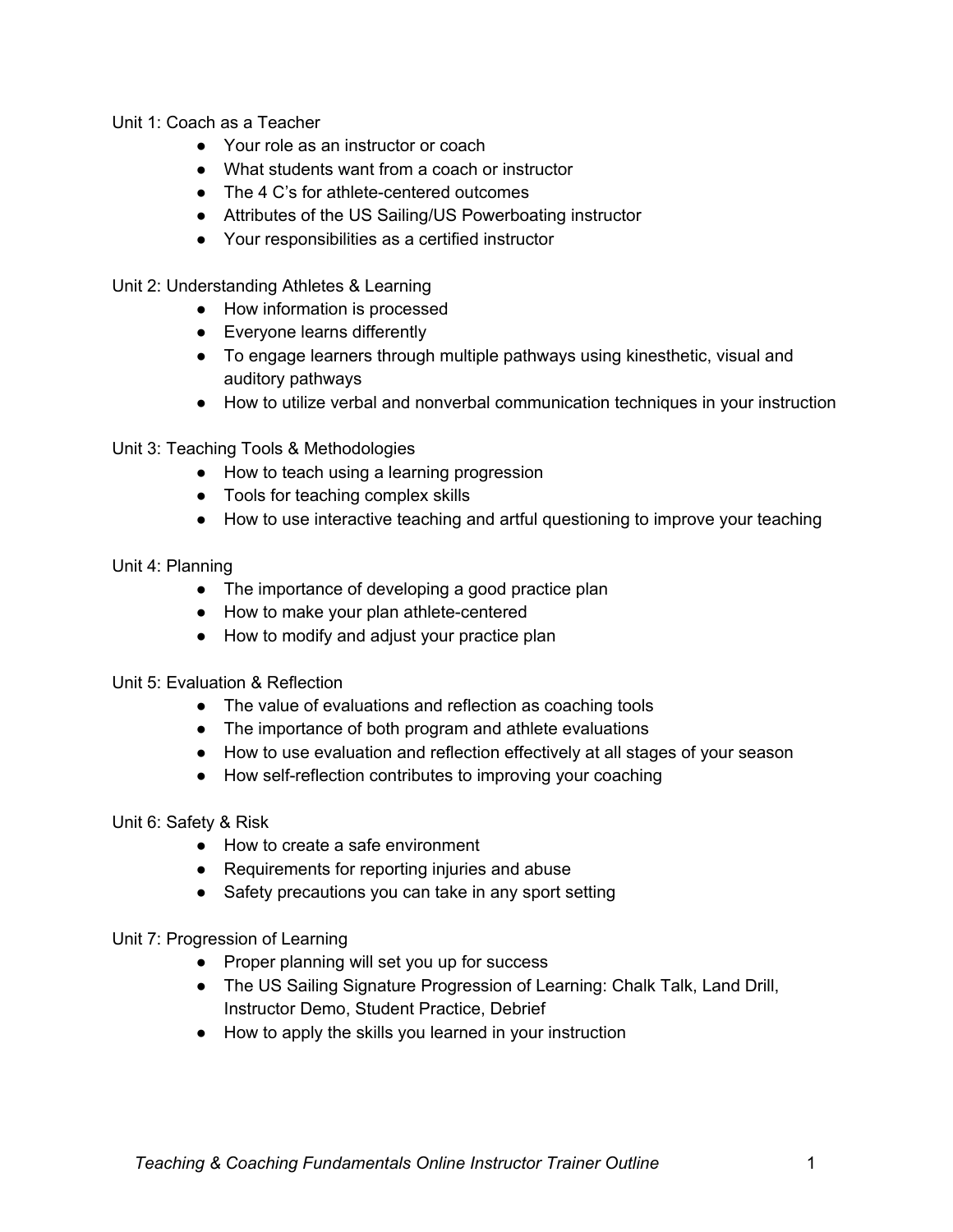#### Unit 1: Coach as a Teacher

- A. **Coach/ Instructor Characteristics:**Our goal at US Sailing/US Powerboating is to build lifetime boaters. All sports see participants drop out over time. Let's ensure we start with a positive experience for your youth.
	- a. In surveys, young athletes have ranked the characteristics they think are most important in a teacher or coach. Here are the top five characteristics: fun, clear, organized, respectful, and understanding. Coaches with these characteristics are have success with retention.
- B. **Welcoming Environment:** Create a culture where each participant feels welcome, important and physically, emotionally and socially safe. One of your most important roles as a coach is to create a safe and welcoming environment where students can learn and play with freedom and activity.
- C. **Essential Coach Knowledge:** Coaches need knowledge in many areas because coaching is complex and coaches assume multiple roles. There are three broad types of coaching knowledge:
	- a. Professional: Know your sport and how to teach it
	- b. Interpersonal:Know how to relate to and lead others
	- c. Intrapersonal: Know yourself and how to sustain improvement efforts
- D. **Athlete Centered Outcomes:** The goals and measures of quality coaching are how well the athlete develops and performs, that is, athlete-centered outcomes. Quality coaching leads to more than just capable participants and competitors; quality coaching is driven by a quest for whole athlete development, making better people while also making better athletes. These desired athlete outcomes generally fit into four areas, referred to as the Four C's of athlete development: *Competence, Confidence, Connection, Character.*
- E. **Contextual Fit**: Successful coaches adjust their approach to the athletes, settings and circumstances because they know the most effective coaching is context-specific. Those same coaches also recognize that whole athlete development requires the right kind of coaching at the right time in the athlete's journey. (*right time, right coach, right athlete)*
- F. **Attributes of a US Sailing Instructor** (Personal & Professional Skill Rubric)
	- a. Punctuality Arrives well in advance
	- b. Professional Appearance Is dressed appropriately, wears closed-toed shoes and presents him/herself in a professional way throughout the course
	- c. Effort/ Preparation Is well-prepared for all presentations and evaluations
	- d. Professional Conduct: Presents self in a safe and professional way; prepares; takes seriously the material covered; is attentive to and respectful of students and other coaches and instructors
	- e. Open Minded Is totally open to and embraces alternative approaches and differences of opinion
	- f. Positive Attitude Always demonstrates through word and actions a positive attitude throughout the course
	- g. Equipment Management Demonstrates a high degree of respect for equipment, facility and the environment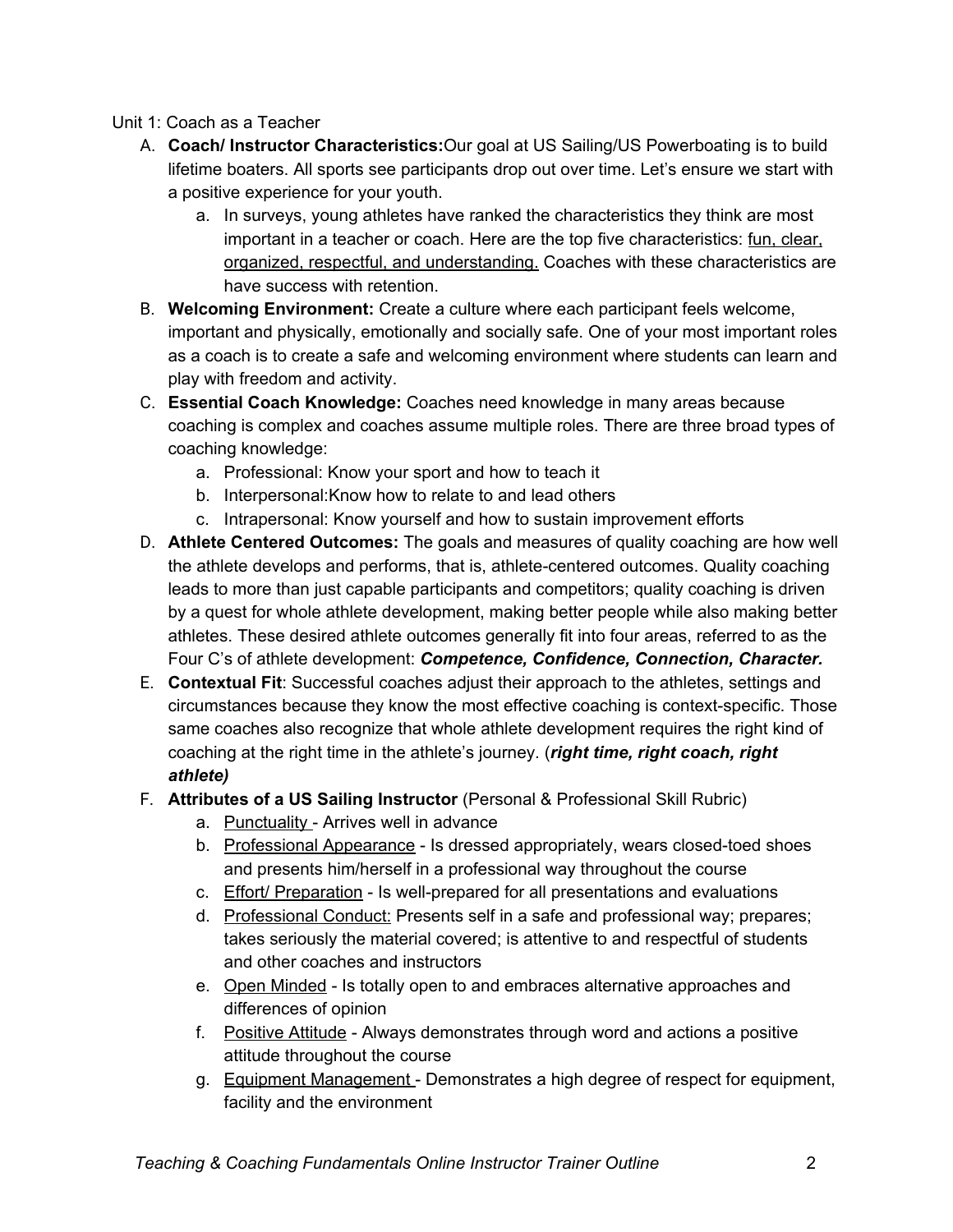- h. Leadership Skills Takes initiative and motivates others to act in a professional manner through actions and/or words
- i. Participation in Discussion Is always prepared, participates actively and contributions reflect understanding of the material on multiple levels
- j. Collaboration Skills (Team Player) Works well with others, shares ideas/insights, supports other ICs in their efforts and provides meaningful feedback throughout the course
- G. **Responsibilities of a US Sailing Instructor:** As a professional, you are responsible to your students, their parents, your employer and co-workers, US Sailing/US Powerboating and yourself. The degree to which you live up to those responsibilities largely determines your level of professionalism
	- a. Responsibility to your students:
		- i. *Safety:* You have a legal duty and a personal responsibility to try to anticipate danger and protect them from it. You are responsible for taking charge of all facets of the learning environment and maintaining sufficient control of it so that nobody gets hurt.
		- ii. *Fun:* Whatever style of sailing your various students aspire to, one thing they have in common is a desire for boating. Today most people boat for fun. One of the first and most common questions friends and family ask after class is, "Was it fun?"
		- iii. *Learning:* You succeed when your students learn. Start by memorizing students' names or use name tags to help break the ice and begin team building.
	- b. Responsibility to US Sailing: Once you become certified, you represent US Sailing and reflect its standards every time you teach sailing. Among your primary professional responsibilities is a duty to US Sailing and your fellow certified instructors to live up to the standards of your certification credential
	- c. Responsibility to Yourself: To be fair to yourself and all those who rely on you, you need to stay healthy, alert, positive and focused.
- H. **Sustainability in Sport:** In our sport, our field is the ocean. So, we are ALL responsible for leading efforts of environmental stewardship. Coaches, instructors, race officials, parents, volunteers and sailors all play a role in maintaining a safe and sustainable environment. There are 4 practices to the sailor's role in environmental stewardship and sustainability.
	- a. *Role Model:* Just like wearing a life jacket, a coach should model refuse, reduce, reuse and recycle.
	- b. *Refuse/ Reduce:* Refuse single-use plastics by using a reusable water bottle and replacing zipper seal bags and plastic silverware with reusable food containers or beeswax food wraps.
	- c. *Use:* Choose eco-friendly products for wash downs, boat operations maintenance and storage options.
	- d. *Provide:* Make water refill and recycling stations available at your facility and on the water.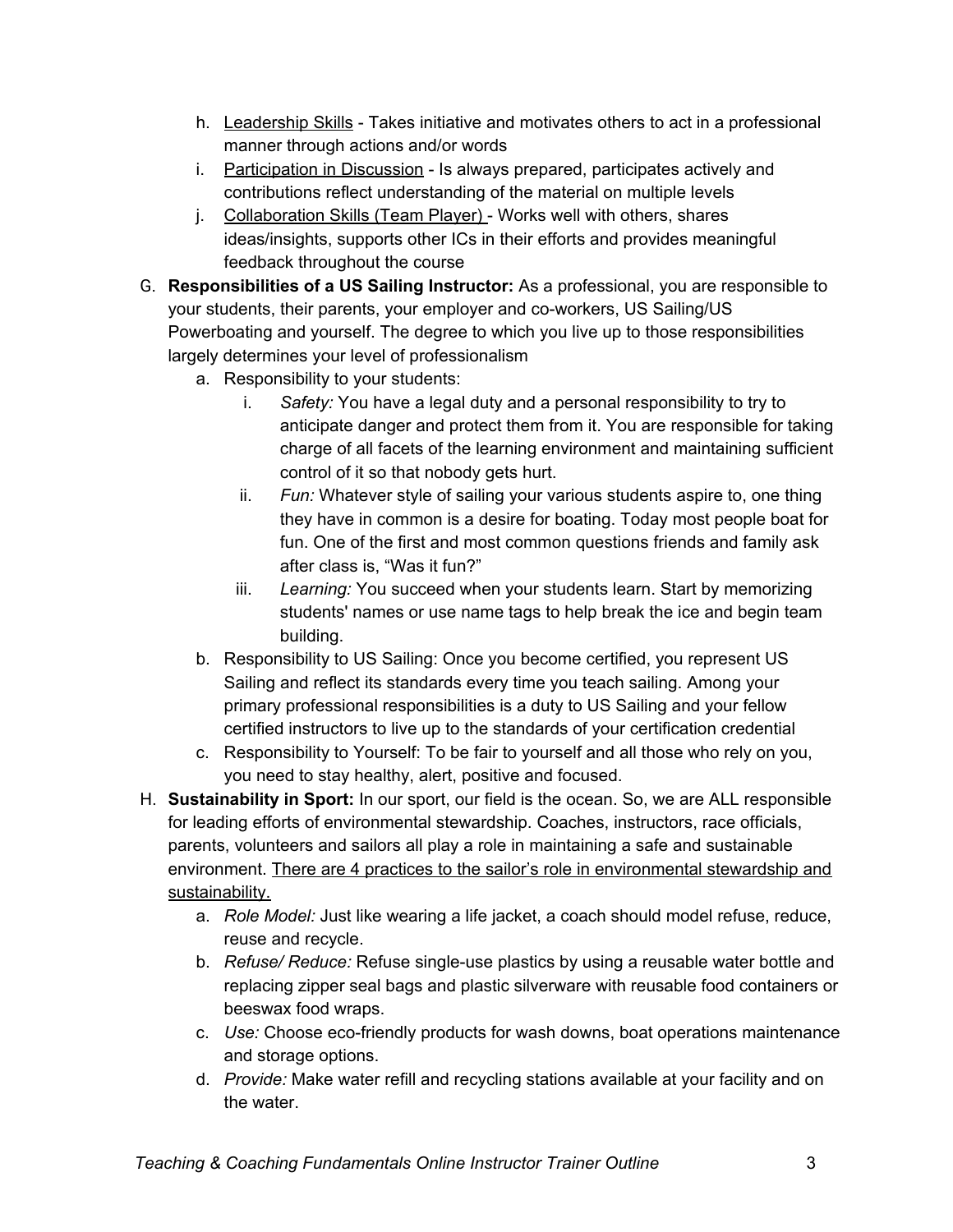#### Unit 2: Understanding Athletes & Learning

- A. **How Athletes Process Information:** The human brain is the most sophisticated information processor known. There are multiple theories of how we process and learn information. Applying the best theories about how the brain functions in learning is important in becoming an effective instructor, coach and teacher so we can determine which methods are best for teaching to a variety of students who most likely learn differently.
	- a. The processing loop explains how athletes or humans process information in the mind. There are two ways we see education happening in the processing: self-taught or instructor-led.
	- b. An effective instructor will always help a student learn faster than if the student attempted to self-teach. Let's dig into this area and explain the two ways athletes process information and you might get some ideas on when and where to use them.

#### B. **The Processing Loop for Self-Taught Students:**

- a. Input: In a self-taught model, a student gains information through input. The input may be appropriate, but the student cannot know whether they have the right input or not.
- b. Practice: After taking in the input, a student practices a skill. The practice may be correct, but the primary measure is if they have survived the experience.



c. Self Assessment: After practice, the student undertakes some self-assessment to reflect on and improve the original input, creating a new understanding to initiate more practice. The self-taught student cannot be certain that the self-assessment is accurate, but will find out in the process of more practice.

#### **C. The Processing Loop for Instructor-Led Students:**

- **a.** Learn: The instructed student gains an advantage immediately because they start with learned input, the correct information at an appropriate level. The input is delivered using the right balance of methods (visual, auditory and kinesthetic) and using an abstract or concrete framework that reduces confusion of interpretation.
- **b.** Focus: Once the student learns something new and gains the insight provided by input, they are ready to start practicing the new



skill. An instructor can focus a drill on the specific skill being learned, allowing a student to really develop the critical information and physical executions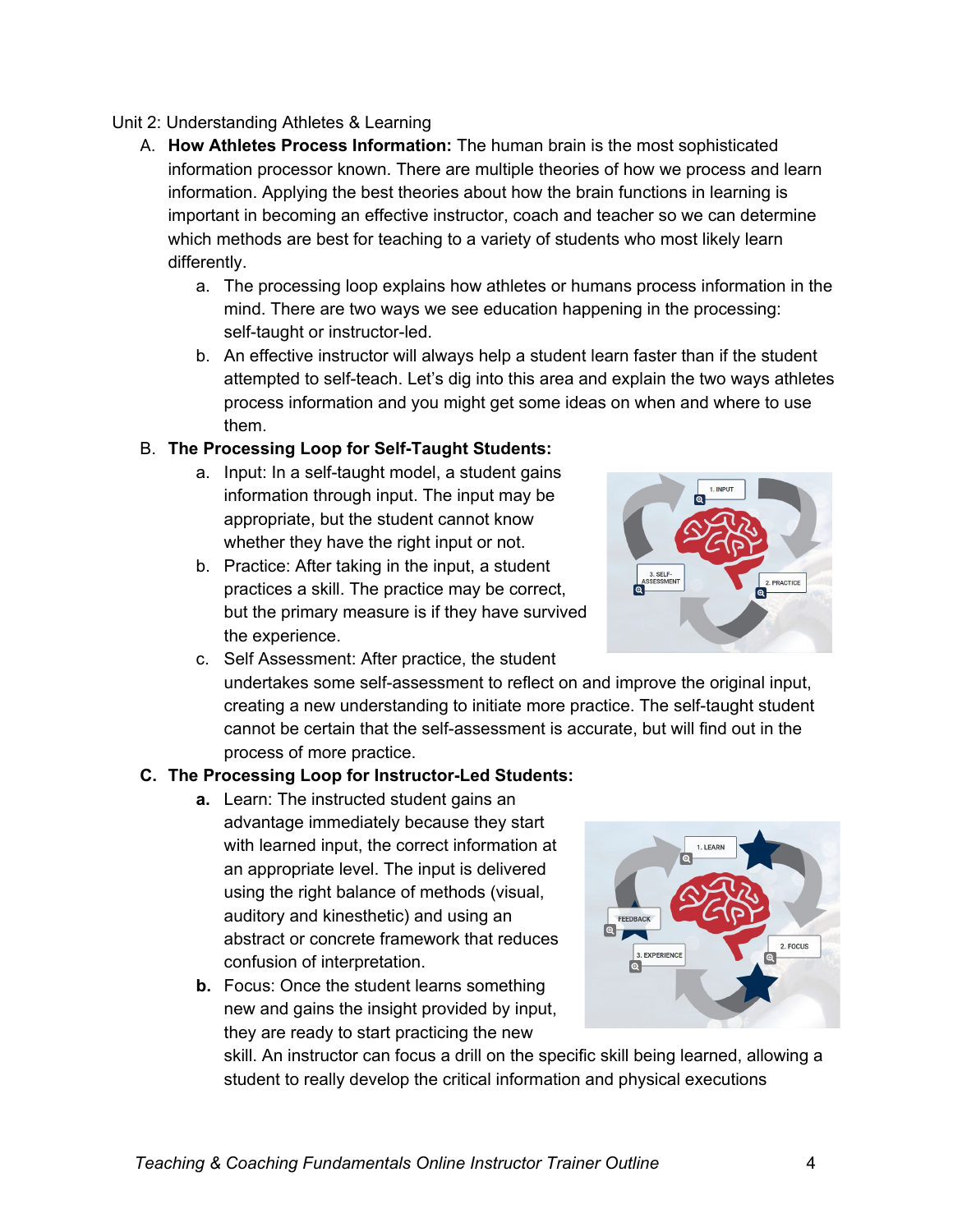necessary to perform the skill properly. Through feedback during the practice, the skill is continually improved during the consolidation phase.

- **c.** Experience: As the student finishes practice and receives experienced assessment through review and checks for understanding, they advance their initial understanding at Step 1, input. Continuing this loop finally allows a student to move toward automation phase, when the skill can be performed without conscious thought.
- **d.** ★Feedback: One of the most notable improvements gained from instruction is feedback. Feedback includes positive reinforcement, skill correction, checks for understanding, rewards and encouragement. Feedback from the instructor comes in between the three brain processes, and occurs multiple times during one lesson. From the student's perspective, feedback allows for the opportunity to ask questions, the potential for a check for understanding and feedback from the instructor, the possibility of learning errors being corrected during the learning phase and encouragement and rewards.
- **D. Everyone Learns Differently:** No two students are exactly the same and that includes the way people perceive, store, process and recall information. Students in the same class may come in with different levels of background knowledge and skills. As an instructor, it's your job to assess and meet the needs of each student, and find the best way to teach them. *All willing students have the capacity to learn. If a student does not learn, it's a signal that the teaching is ineffective. It's your job to determine how to best reach each student. You succeed only when the student does.*
	- *a.* Sensory Input: Learning begins with sensory input. Sensory input is the "raw data" taken in through the five senses: seeing, hearing, smelling, tasting and feeling. Some students favor one sense over another - some may learn faster by seeing or doing something rather than by just hearing it explained.
		- *i.* Kinesthetic
		- *ii.* Visual
		- *iii.* Auditory
- *E.* Communication:
	- a. Verbal Communication: Verbal communication refers to what you say and how you sound when you say it. There are several key elements including voice quality, pace/timing and word choice that can help your audience better understand what you are teaching.
		- **1.** Voice Quality: The quality of an instructor's voice can help or hinder the learning process.
			- **a.** Tips:
				- i. Be conscious of the sound of your voice.
				- ii. Enunciate so everyone can understand every word.
				- iii. Use an appropriate volume, projecting your voice so you can be heard clearly in the back of the room.
				- iv. Vary the pitch and tone of your voice for enthusiasm and emphasis.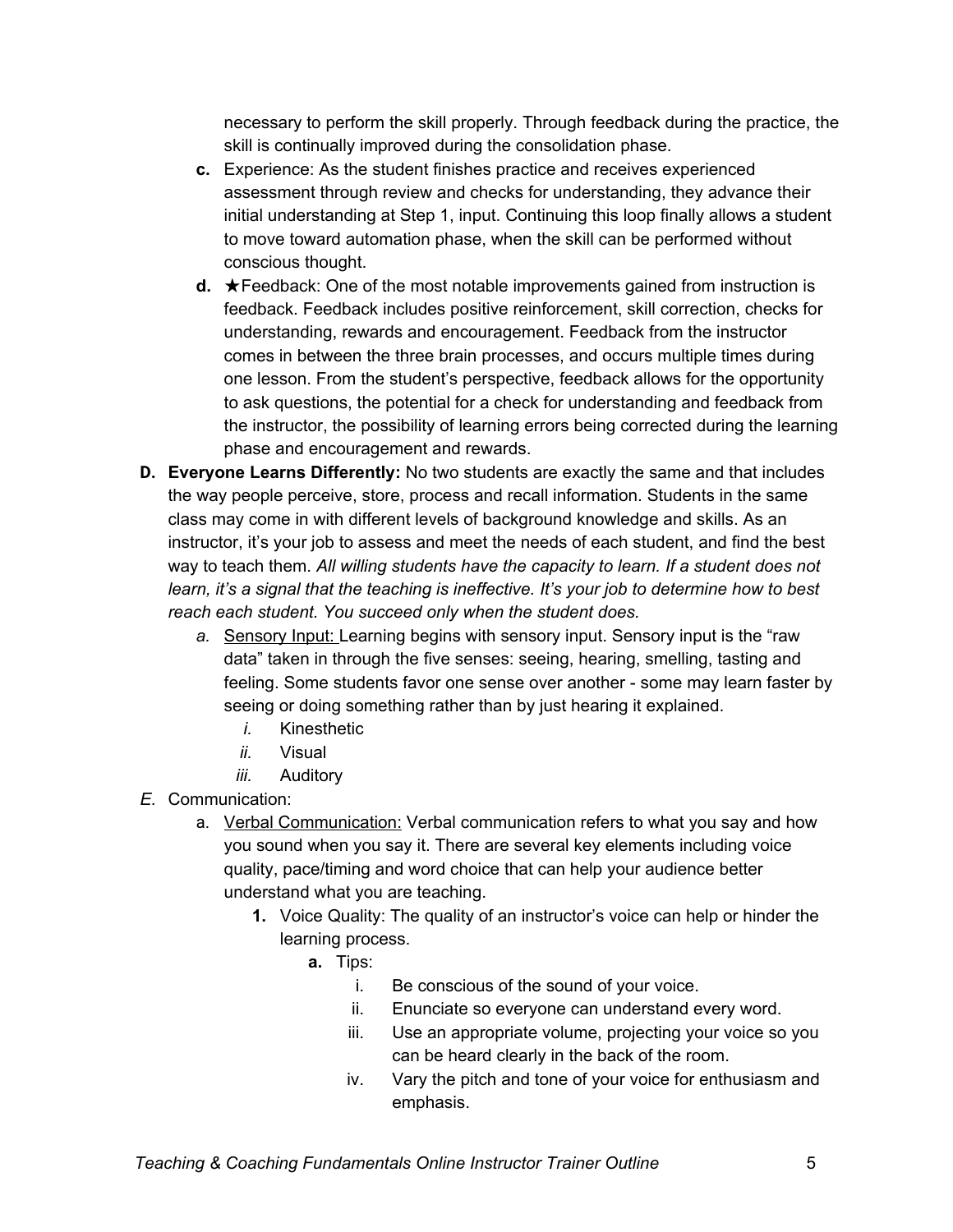- 2. Pacing/Timing: Pacing is important to effective verbal communication. If you speak too quickly, you may not be fully understood. If you speak too slowly, you may lose your audience's attention.
	- a. Tips:
		- i. Slow down and even pause for emphasis and let your audience absorb the information.
		- ii. Develop a detailed lesson plan that highlights key points of your presentation. If you get nervous, you can refer to your plan and avoid talking too quickly.
- 3. Word Choice: Remember that learning sports terminology can be like learning a whole new language. Make sure you are using words your audience can understand.
	- a. Tips:
		- i. Keep things simple at the beginning to avoid losing your students.
		- ii. The simpler a word is, the easier it will be for brand new students to understand.
		- iii. Define terms as you go along.
- b. Nonverbal Communication: People communicate without words all the time. Nonverbal communication includes everything about you other than your spoken words.
	- i. Confidence Would you want to learn from this person? Would you trust their knowledge? A confident, deliberate and enthusiastic appearance will get you started on the right foot. Stand up straight, keep your head up, stay focused, look people in the eye, be well organized, speak clearly and take charge.
	- ii. Body Language: Your posture conveys implied messages about your mood and attitude. Crossed arms or legs suggest defensiveness. A cocked head suggests skepticism or defiance. Leaning forward in a chair or standing too close may suggest assertiveness or aggression.
	- iii. Eye Contact: Eye contact is a powerful teaching tool. It not only concentrates and focuses the attention of the student, it supplies the instructor with valuable feedback. Your eyes communicate to your class; students need to see your eyes. They should not be hidden behind sunglasses while teaching. Use sunglasses only when necessary.
	- iv. Gesture: When discussing different categories, physically move your body to stand in a different location when making each point. Alternatively, when contrasting calm water from rough water, use physical space around you with smooth gestures followed by choppy gestures to accentuate your point.

F. Student Motivation: Learning comes much more quickly when a student is comfortable, relaxed and willing. A student is not simply a passive receptacle for information but an active participant in a learning process. It is a partnership between instructor and student. As in any partnership, willingness and earnest teamwork can make all the difference. Willingness stems from motivation, and motivation may stem from a variety of sources.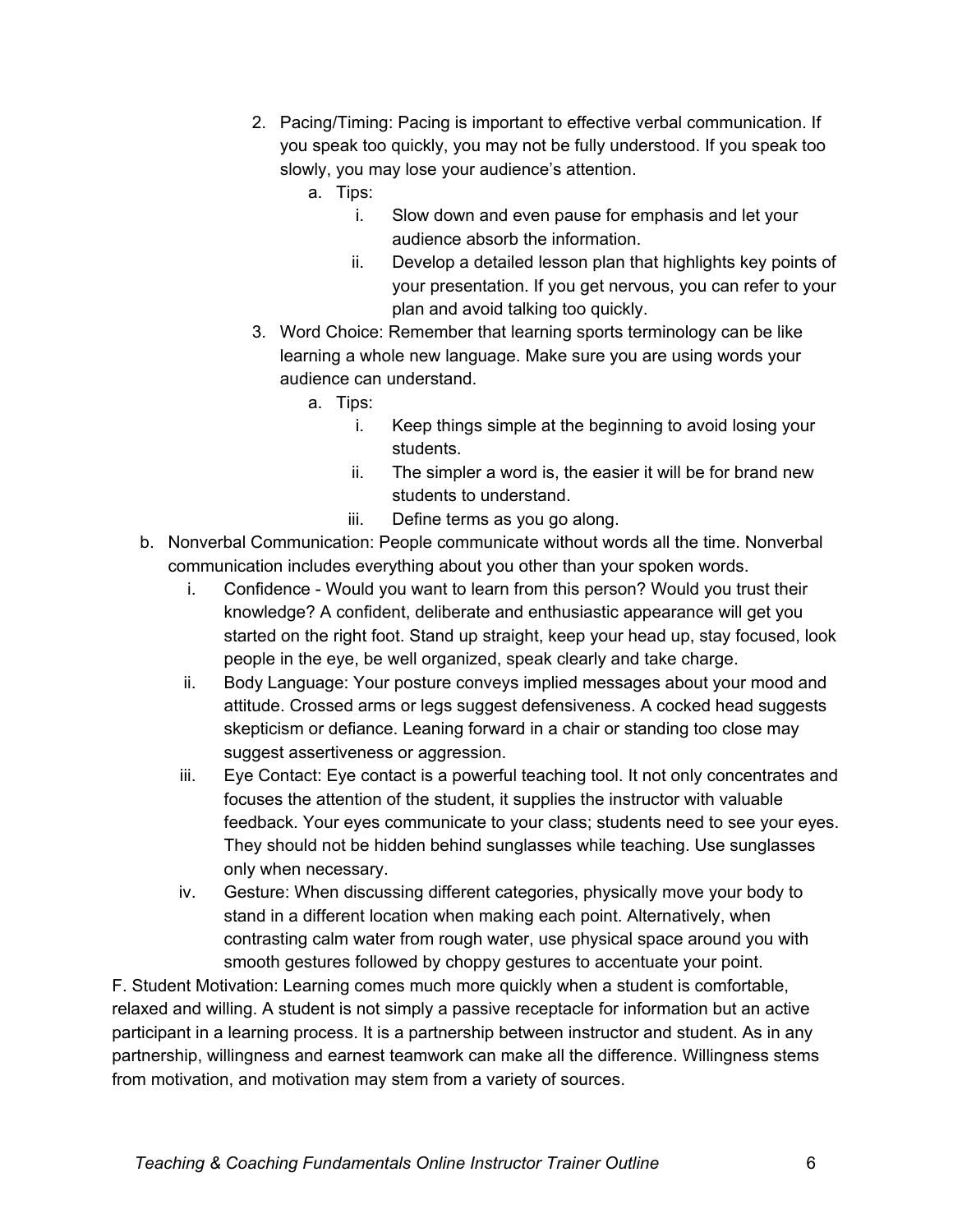- v. Extrinsic Rewards: Positive reinforcement which comes from others. Tangible keepsakes and mementos like trophies, plaques, prizes
- vi. Intrinsic Rewards: Intangible, self-reinforcing influences which develop from the emotions of the individual student

## **G. Distractions:**

- 1. Environmental Distractions: Includes noises, sights, odors, extreme temperatures, uncomfortable or badly arranged seating, poor lighting, poor ventilation, other students, intervening boating traffic and anything else in or around the teaching environment which might capture the student's attention at the expense of the lesson plan.
- 2. Student Distractions: Include personal discomforts or preoccupations such as fatigue, illness, pain, hunger, thirst, family problems, uncomfortable clothing, fear or nervousness, a vision or hearing impairment, emotional or physical maladies and any other such personal or private matters which may weigh on a student's mind and compete for attention.
- 3. Instructor Distractions: Include peculiar mannerisms, gestures, or speech patterns, poor attitude, bad manners or any other attributes which may unnecessarily draw attention away from the intended message.

**H. Teaching Students with Physical or Intellectual Disabilities:** You will teach or coach students with physical or intellectual disabilities.

- $\star$  Remember, everyone is a person first. Just because a person may appear in a certain way doesn't mean you know or understand their abilities.
- $\star$  Ask: talk to your students about what they need to be successful in the learning environment.
- $\star$  If you feel uncomfortable in a situation, ask your colleagues for support and teaching strategies.
- $\star$  If you find yourself often teaching or coaching individuals with disabilities, seek additional training.
- I. **Adaptive Judgment:** Let's say a student learns a skill such as docking a boat in a slip with calm wind. The same student may well find it difficult to do the same thing in a strong crosswind. This is where adaptive judgment comes to the rescue.

*An accomplished boat handler would recognize the problem, size up the situation and make the necessary adjustments to compensate for the leeway caused by the crosswind. The difference is experience.*

- 1. Plan: Learners have a better chance of making the right adjustments and succeeding at a task if they have faced the similar circumstances before.
- 2. Do: Adaptive judgment is what enables your students to accomplish a skill in various conditions.
- 3. Evaluate & Learn: Practice under a wide variety of circumstance helps to improves adaptive judgment.
- 4. Adjust: The wider the range of training drill conditions (different wind, current, and sea states) your students experience, the better equipped they will be later on.

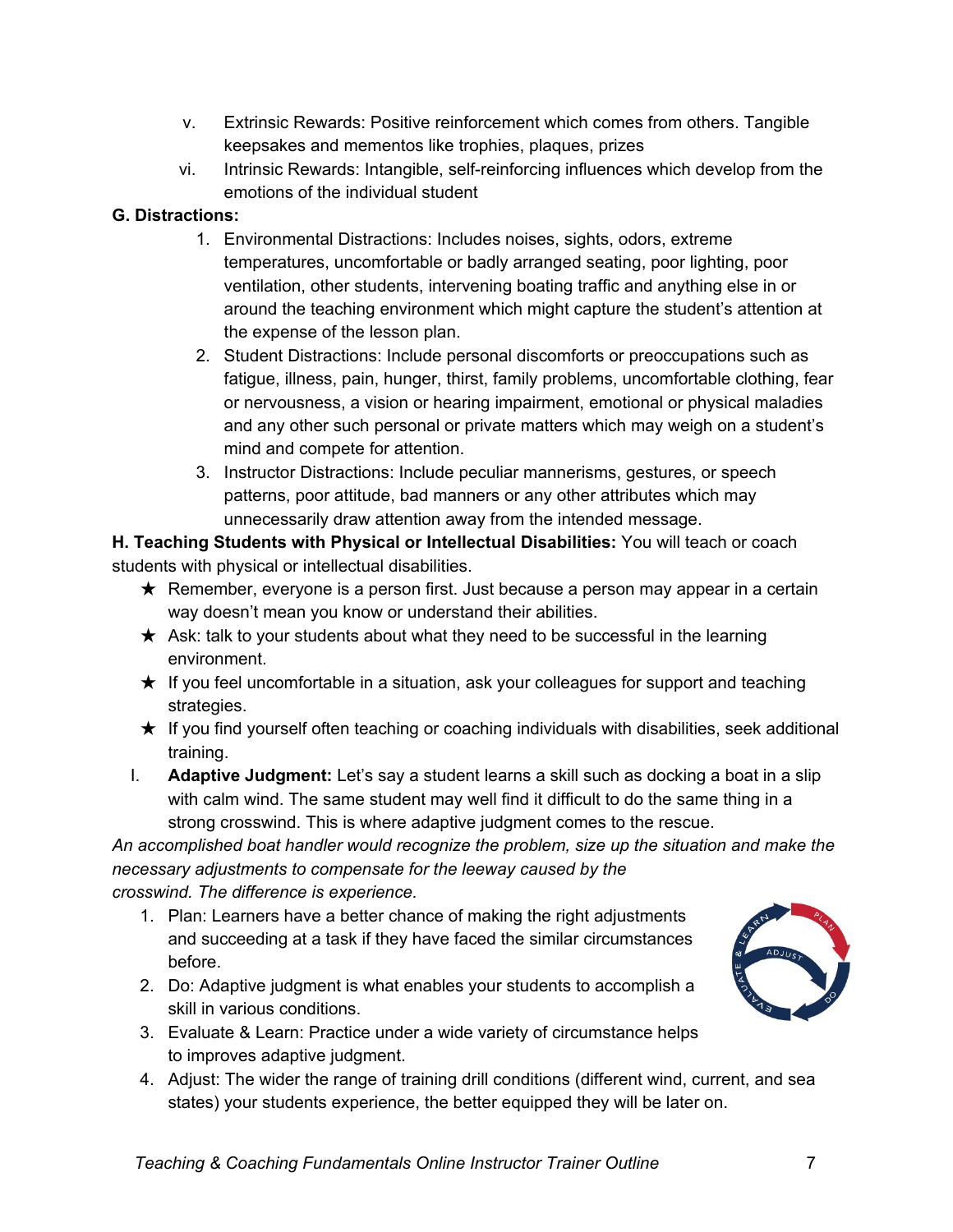#### Unit 3: Teaching Tools & Methodologies

- A. **Crawl, Walk, Run:** All instructors need to develop drills, lessons and activities to teach skills in a progression from simple to complex. Use progression as practice begins: practice the skill alone, add moderate pressure and then go live or add competition. Just as a baby needs to learn to crawl, then walk, then run, your teaching should follow a natural progression of basic skills that a student can understand mentally and perform physically.
	- a. Tie Knots: Have the student perform a skill repeatedly by him or herself.
	- b. Rig a Boat: Ask students to do the skill with a partner.
	- c. Go Sailing: Introduce a passive opposition to challenge the execution of the skill.
	- d. Sail with Friends: Raise the challenge of the skill and add more pressure by having the students compete and finish with a rewarding opportunity.
	- e. Sail in Regattas: Raise the challenge of the skill and add more pressure by having the students compete and finish with a rewarding opportunity.
- B. **Whole Part Whole:** This is a traditional teaching method where coaches teach the whole action first by demonstrating the skill with an athlete or showing a video if a demonstrator is not available.
	- a. The action is then broken down into parts and worked on in sequential order.
	- b. All of these pieces are then put back into the whole action.
	- c. The key to whole-part-whole is to never lose sight of the whole. It is very easy to spend a significant amount of time practicing one part and drilling it to death. Use this methodology to begin with the end in mind.
- C. **Game Based Method:** A games-based methodology takes a different approach. A coach or instructor has the athletes participate in the activity and then teaches the skill as needed.
	- a. The emphasis is on the action where games are used to provide teachable moments. The games-based method tries to mimic competition so that the athlete develops a "competition sense."
	- b. It is necessary to plan these game-play activities in order to get the desired scenario for teachable moments to occur.
- D. **Interactive Teaching:** Not every topic lends itself easily to hands-on kinesthetic teaching techniques. Some topics involve concepts, rather than physical skills. In these cases, interactive teaching is often very effective.
	- a. Use questions to create learning: Planning questions is just as integral to a lesson as planning the chalk talk or drill. Be sure to think through your questions to make sure that your audience will understand the questions and be able to provide answers that will drive the conversation in the direction you want.
	- b. Discovery Method: Also known as the Socratic method, this involves posing a series of easily answered questions which guide the class to a conclusion foreseen by the instructor.
		- i. In response to the instructor's "loaded" questions, students volunteer answers.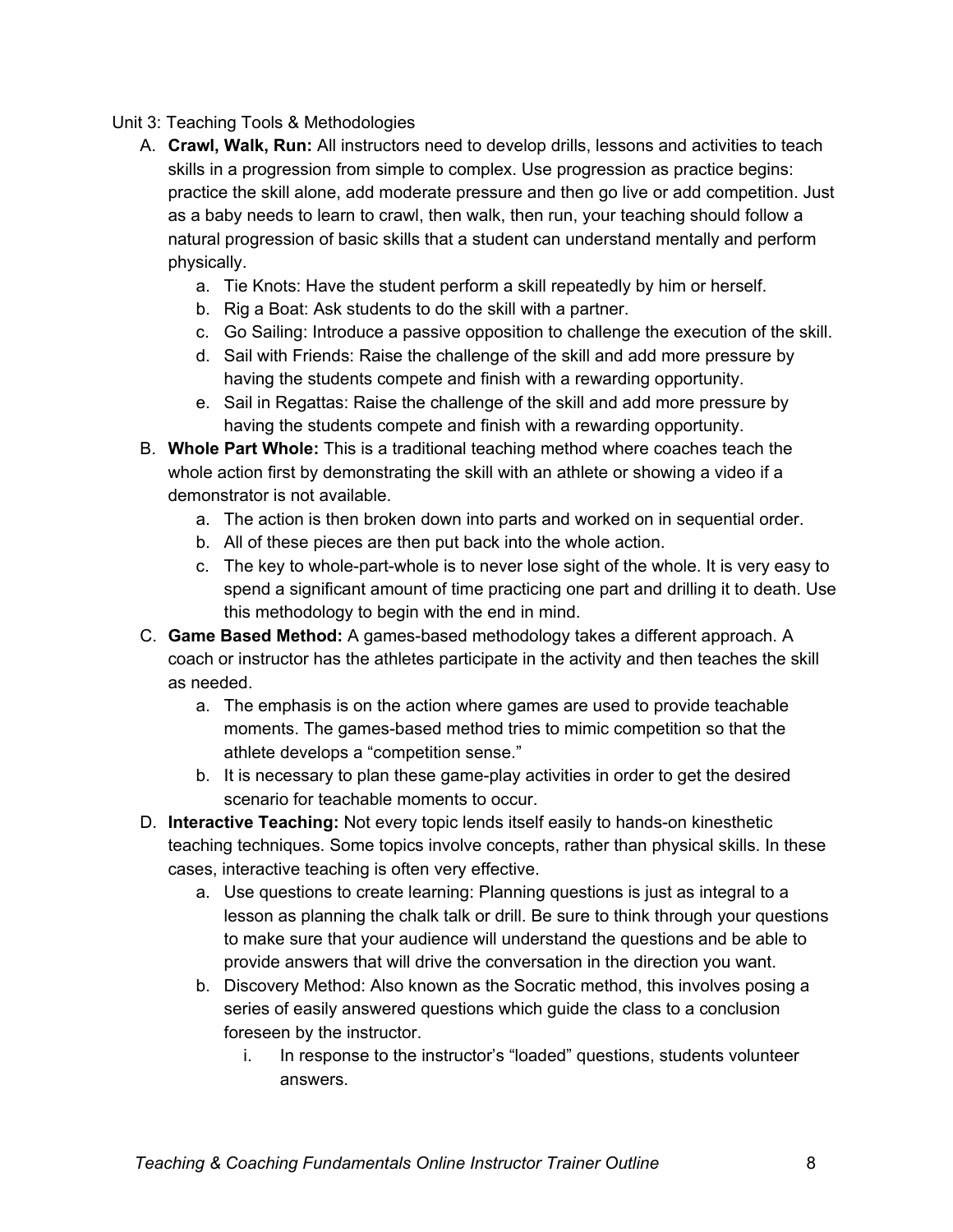- ii. Each answer is a step toward a broader conclusion. This method works particularly well if the pace is quick and lively, the instructor illustrates each point on the chalkboard and the instructor actively involves and draws out responses from every student.
- E. **Artful Questioning:** Asking your students artful questions can help activate their prior learning and experiences and link new information. Learning the fine art of questioning is a key skill for the effective instructor. Artful questioning is a foundation of student-centered instruction compared to older models of teacher-centered instruction.
	- a. Usually instructors will start with broad questions to build background knowledge and move to focused questions to guide student learning and link to prior knowledge.
		- i. **Broad questions require:**
			- 1. Open-ended answers
			- 2. Analysis
			- 3. Prediction
			- 4. Forming opinions
		- ii. **Focused questions require:**
			- 1. Recalling facts
			- 2. Defining terms
			- 3. Categorizing
			- 4. Confirming
- F. **Feedback:** Feedback is information about how we are doing in our efforts to reach a goal or obtain a skill. A player kicks a soccer ball with the goal of getting it in the net. An instructor teaches a sailing lesson with a goal of building sailors' skills to effectively sail in different wind conditions.
	- a. Performance: Correction is linked to a specific skill that is leading to a performance goal. Performance feedback is the action that needs to be corrected and how to correct it.
	- b. Specific feedback: Provides a direct correction of skill paired with a "why" statement.
		- i. Best used during one-on-one conversation
		- ii. Positive Reinforcement is part of feedback cycle and should also be specific: "Good job, sitting out on the rail and holding the tiller extension."
	- c. Reflective Feedback: Describes relevant, observable behaviors and includes constructive compliments and constructive correction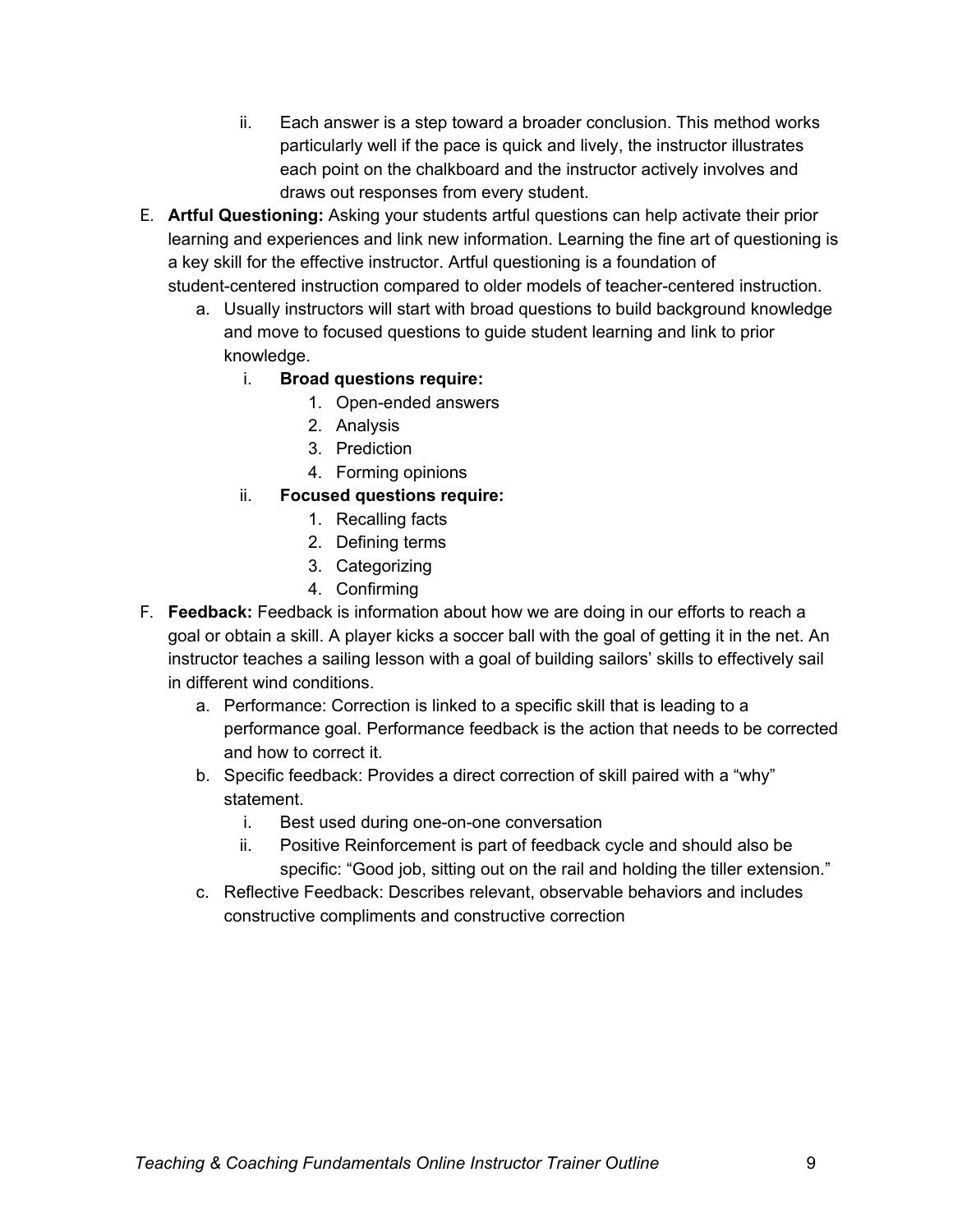Unit 4: Planning: In planning your practice, think about what it would look like if you were in the business of happiness, not just teaching or coaching.

- A. **Season Planning:** Season planning requires assessing numerous variables that impact your students. While some boating centers operate year-round, many have active seasons such as summer, spring or fall.
	- a. Variables to consider: instructor abilities, athlete abilities, combined team abilities, # of regattas, weather patterns, # of sailors, transportation, funding & support.
- B. **Athlete-Centered Planning**: In order to build a solid season plan, and to make it athlete-centered so that your students and parents buy into your vision, you will have to be able to assess the variables listed in the last section, and more. To be successful, athletes should be at the center of your planning.
	- a. Strengths: Identify strengths and weakness in all individual athletes. Use these discoveries to guide your team strategy and planning.
	- b. Expectations: What are the goals of your athletes? Work with your staff to evaluate the expectations for individuals and the team as a group.
	- c. Goals: What are you trying to achieve with your team, on and off the water? Set goals to guide yourself through the season.
	- d. Timeliness: Reverse engineer your season to set realistic timelines to introduce new concepts and develop skill sets.
- C. **Parts of a Lesson/Practice Plan:** There are a number of ways to prepare plans for
	- practice or lessons, but whatever format you use, it should include several key elements.
		- a. Duration
		- b. Objective/ Goal
		- c. Student Outcomes
		- d. Materials
		- e. Content/ Focus Skill
		- f. Scaffolding Questions
		- g. Activities: (Chalk Talk, Land Drill, Instructor Demo, Student Practice, Debrief)
		- h. Instructor/ Coach Reflection
- D. **Modify on the Fly:** One key to running great practices is being able to adjust on the fly when thing go badly, or even when they go too well!
	- a. Drill/ Activity is too hard & athletes are struggling:
		- i. Create more time, change distance or number of repetitions.
		- ii. Consider breaking the drill down into parts and teaching the parts (whole-part-whole).
	- b. Drill/ activity is too easy & athletes are bored:
		- i. Create less time, add more pressure, change distance or number of repetitions.
		- ii. Speeding things up and challenging the athletes to do the drill or movement at a higher pace will challenge them during the activity.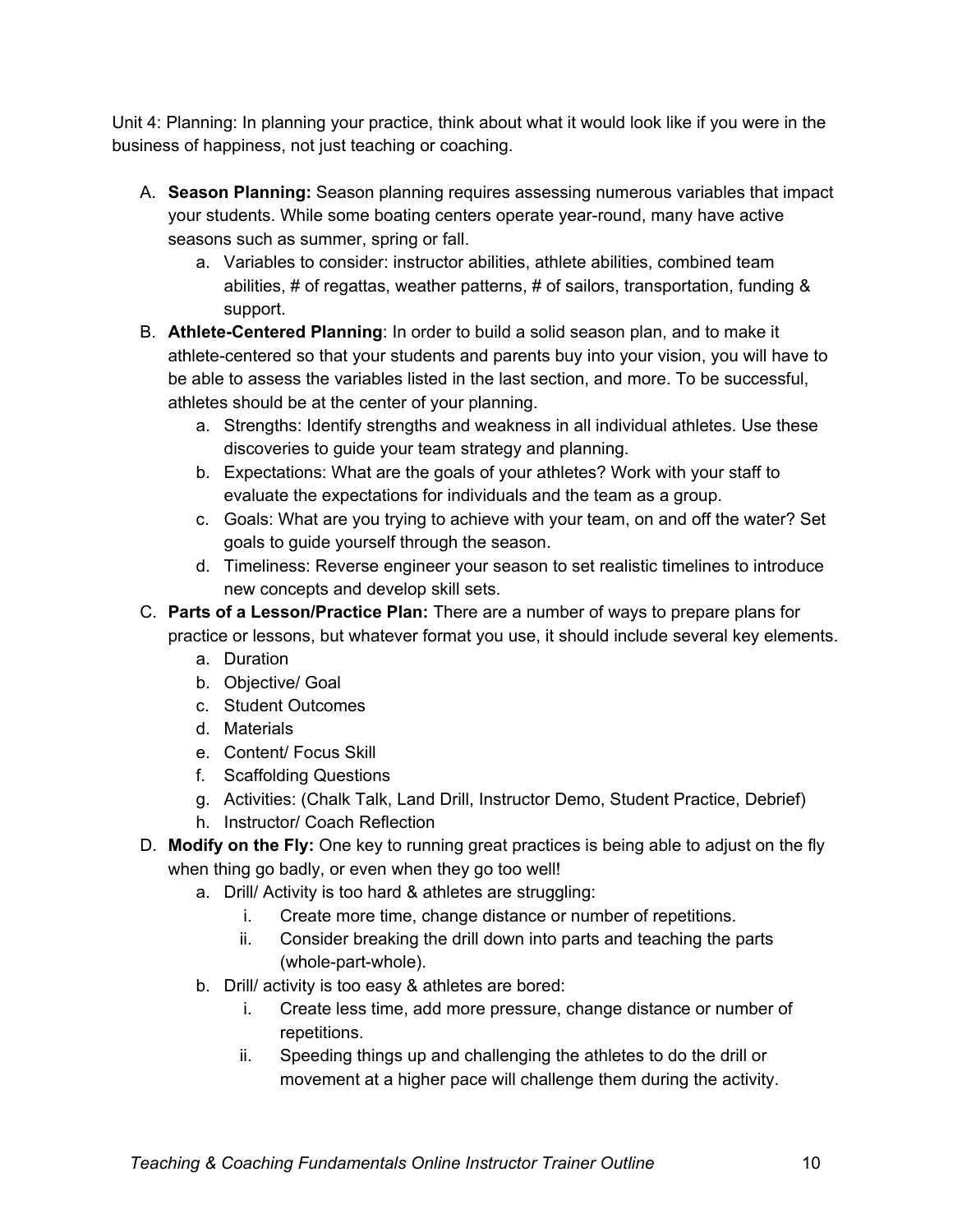- iii. Keep in mind that this is an increased challenge, so you should increase your encouragement whenever these moments happen and be sure to accept mistakes as a coach. You are making it tougher—they are bound to mess up!
- c. Athletes are confused and the drill is not working:
	- i. Things just not clicking today? Have 3-4 drills ready that you know like the back of your hand—ones your athletes already know or love to do.
	- ii. Having your athletes switch to your "go to" list can get them back on track.
	- iii. Don't underestimate the need for discussion and free play. When things go wrong, playing a game might be a great option.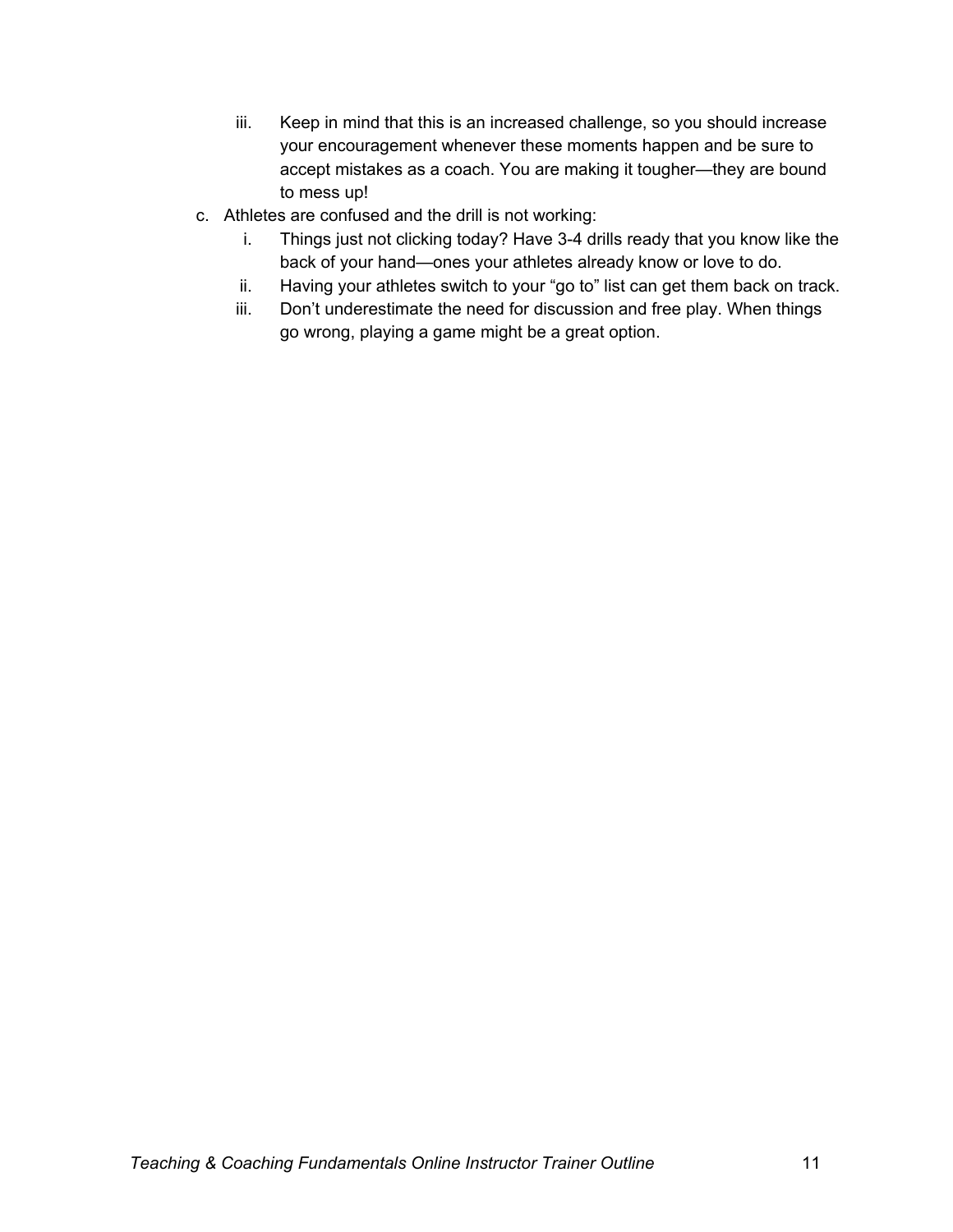**Unit 5: Evaluation & Reflection:** Without a review of what we do, and how we do it, we can never fully grow as coaches from year-to-year.

- A. **Evaluation:** Sports organizations cannot be successful for long if administrators and coaches fail to effectively monitor and evaluate performance in both formal and informal ways. As a coach, be sure to build evaluation time into your season planning, both to evaluate the program and athletes.
	- a. Program Evaluation: A program evaluation should be a high-level evaluation and review that happens at the beginning, middle and end of seasons. Coaches, leadership, administration and board members should all participate in setting goals and then evaluating the year based on the overall factors of the organizations.
	- b. Athlete Evaluation: The evaluation can be informal and done as daily or weekly conversations and check-ins between coaches and athletes, or can be formalized in reviews that happen at the start, middle and end of season. As a coach, the key to athlete evaluations is making sure the athlete understands what they are being evaluated on or against, and then knowing how to improve moving forward.
- B. **Formal Evaluations**: A quality evaluation system includes four steps.
	- a. Step1: Determine what to evaluate.
	- b. Step 2: Determine who should be asked to provide evaluation feedback. (coach, instructor, judges, peers)
	- c. Step 3: Select evaluation methods and collect data.
	- d. Step 4: Decide how to use the results.
- C. Coach Self Reflection: Reflection is defined as serious thought or consideration. Reflection should be happening at the personal level (or self-reflection) but also at a broader level with fellow staff, athletes and leadership. This allows that checks and balances system to identify if there are problems at the athlete, coach or leadership level and brainstorm ways to solve them.
	- a. Before the season: Use this as a check-in before the chaos of the season begins. Add or subtract questions as you see fit, but here are some starters:
		- i. What are the goals for the season (personal and team)?
		- ii. What problems do you foresee?
		- iii. How do you hope to mitigate those issues?
		- iv. What do you want to learn this season?
	- b. Throughout the season: This is where you should be reflecting on your daily lesson/practice plans.
		- i. How did that teaching technique go over?
		- ii. Did you hit each lesson you were hoping to?
		- iii. What could have gone better?
	- c. Mid-Season: This is your chance to reflect and change (if need be) the direction of the season.
		- i. Do you like how your team is functioning currently?
		- ii. What accomplishments are you proud of?
		- iii. What do you still need to work on?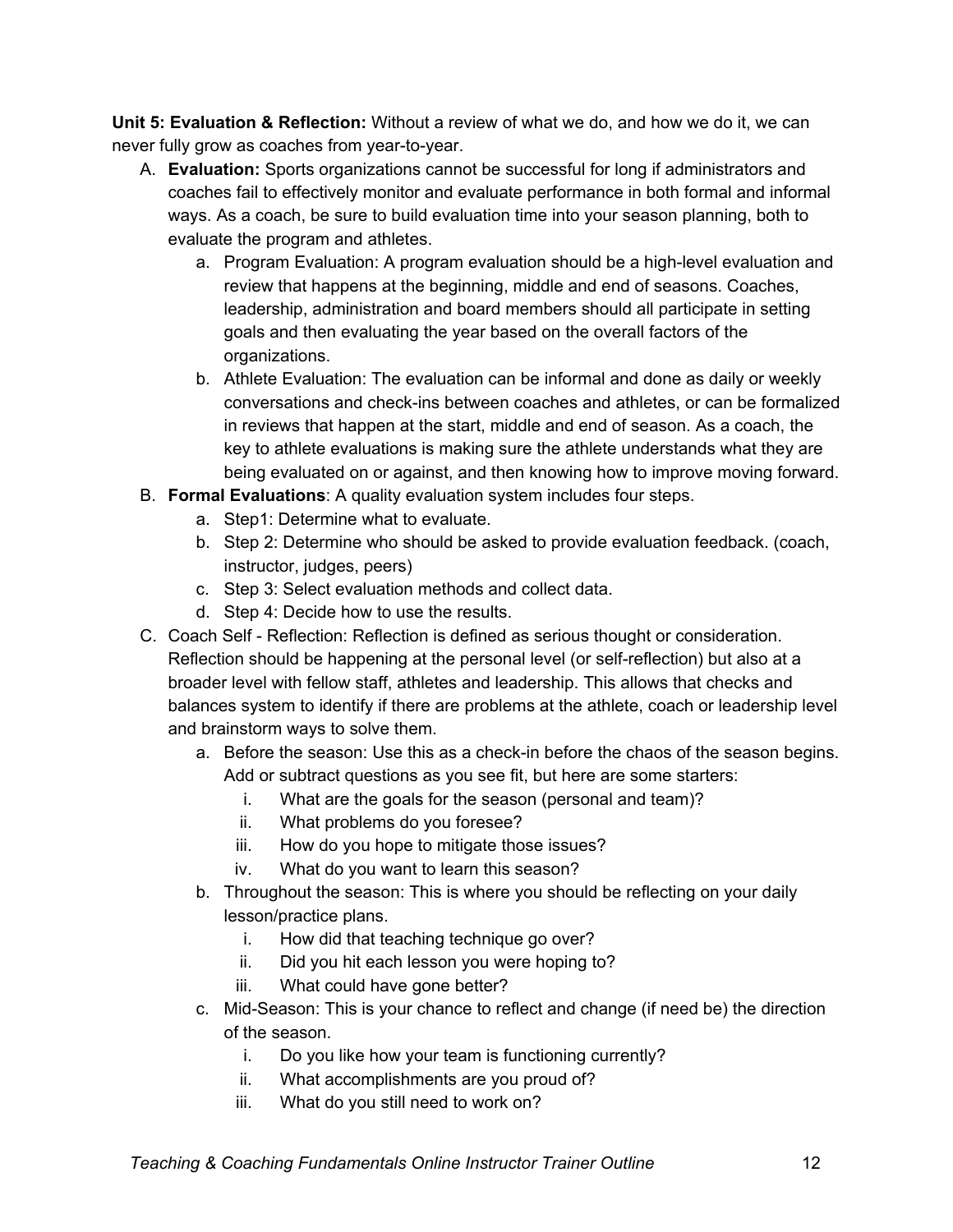- iv. What is working well?
- v. What do you need to do differently?
- vi. Is everyone still working together to achieve the same goal (athletes, coaches, and leadership)?
- d. End of season:
	- i. So, you have finished the season! This is your chance to measure your team's success but also learn from the season to get better.
	- ii. Create a file where you can store "lessons learned" and share it amongst the coaches for continuous improvement. The questions you ask here may be similar to those in the mid-way check-in: What is working well and what could be improved?
	- iii. The new focus, though, for the end-of-season check-in is: Based on what you've learned, what will you do differently next season? This is a great question to share with your coaches and leadership as well to promote continuous improvement and growth for you and your team.

## **D. Reflective practice**

- a. Coaches engage in reflective practice when they try to solve coaching problems. Problem-solving is a regular part of coaching, and quality coaches seek out possible solutions from a wide range of sources.
- b. The best coaches often conduct experiments to test potential solutions. This might involve asking another coach or an athlete for feedback on the strategy before implementing it.

## **E. Critical Reflection**

- a. With critical reflection, coaches first ask themselves probing questions—such as why something is a problem—before they try to generate solutions.
- b. Because coaches are often pressed to make quick decisions, reflective practice is much more common than critical reflection. However, periodically suspending the tendency to try to solve a problem quickly, and setting aside time for inquiry and reflection, is a valuable way for coaches to revisit and refine their coaching purpose while also identifying areas for continuous improvement.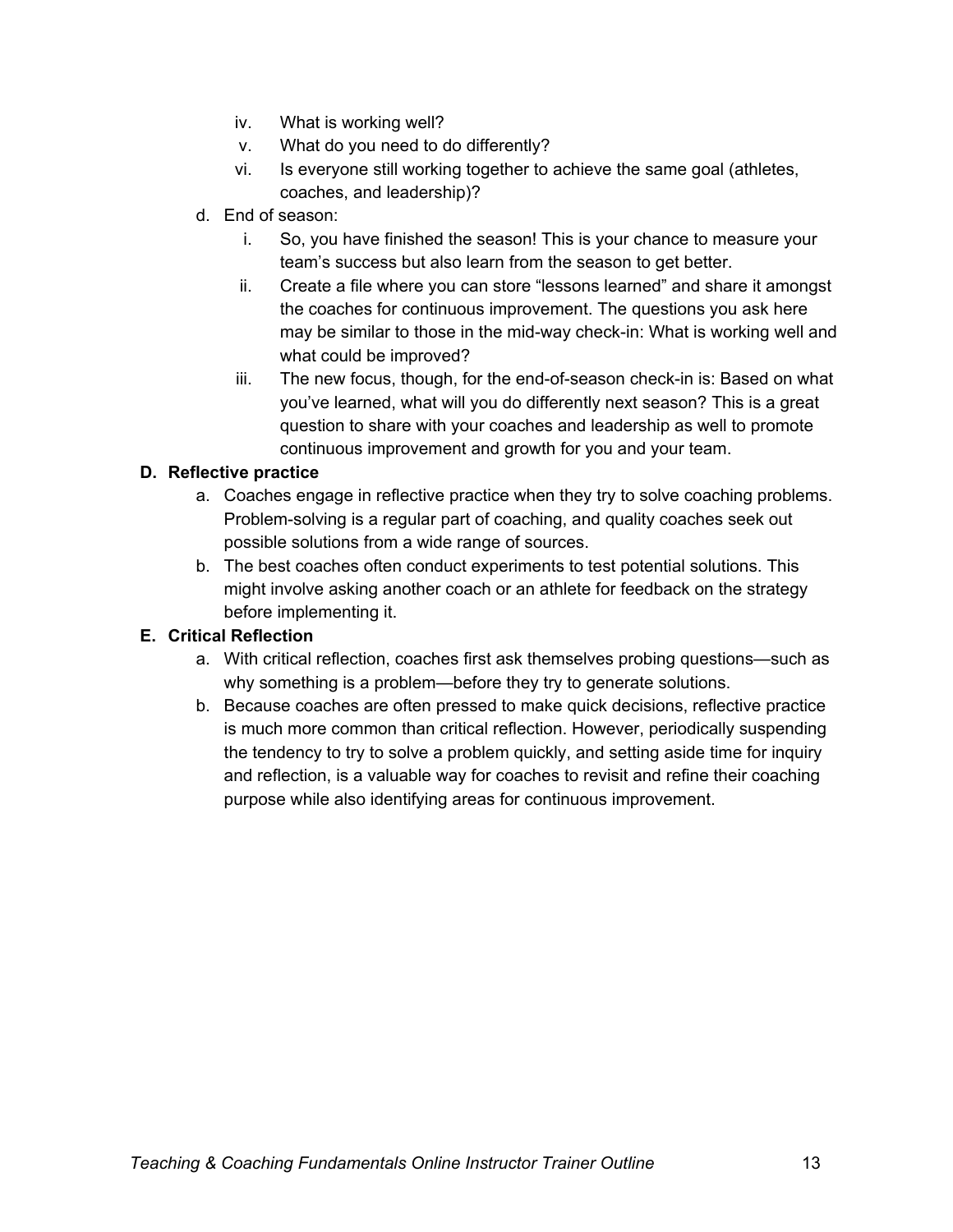**Unit 6: Safety & Risk:** Without safe and healthy athletes, you are out of the job. You also have an ethical obligation to do no harm to your athletes.

- A. **Safety:** To start, there are several things you can do as a coach to improve safety.
	- a. First, provide a safe, welcoming environment. It's the coach's job to be sure the environment is free from causes of injury—both physical and emotional.
	- b. Properly plan activities. Be sure your activities contextually fit the age and developmental stage of your athletes. Planning also helps avoid risky actions.
	- c. Evaluate students for injury or incapacity. Be sure to discuss how your athletes feel and if they have any issues you should be aware of.
	- d. Match or equate students. Don't mis-match athletes in practice or games on purpose—by, say, putting a much larger athlete up against a smaller one. Be sure no one is in harms' way of another athlete.
	- e. Provide adequate and proper equipment. Work with parents and athletes to make sure equipment fits and isn't damaged.
	- f. Warn your athletes about inherent risks in their sport. Be sure your athletes know where safety needs to be a focus and what parts of the game need their attention.
	- g. Supervise activity closely. Don't leave athletes or students unsupervised and be tuned in when things start moving fast.
	- h. Finally, keep adequate records. Report all injuries to parents and program administration to document and recognize what happened. You may be able to prevent a similar situation in the future.
- B. **Injury Reporting:** Any injury that an athlete gets during training or competition should be documented.
	- a. If the coach administers any assistance (CPR, first aid, calling an ambulance), this should be documented as well.
	- b. A coach can never be too cautious by documenting any and all incidents that occur with an athlete, even if the coach is not present at the time.
- C. Mandatory Abuse Reporting:
	- a. U.S. federal law requires mandatory reporting of abuse, neglect or any other unsafe acts against athletes and youth.
	- b. Be sure to know the mandatory reporting rules and policies of your club or organization.
	- c. Visit the U.S. Center for SafeSport at SafeSport.org for more information.
- D. **Safety Precautions:** It's important to take every reasonable precaution to prevent accidents and provide safety for athletes and others who participate in your programs. If you take sound risk management precautions, the likelihood of injury, lawsuits or negligence is minimized.
	- a. Ensure you and your students wear USCG approved lifejackets as required by your discipline or workforce.
	- b. Post and practice your Emergency Action Plan (EAP).
	- c. Be properly trained, certified, and licensed to coach or instruct your students/ athletes.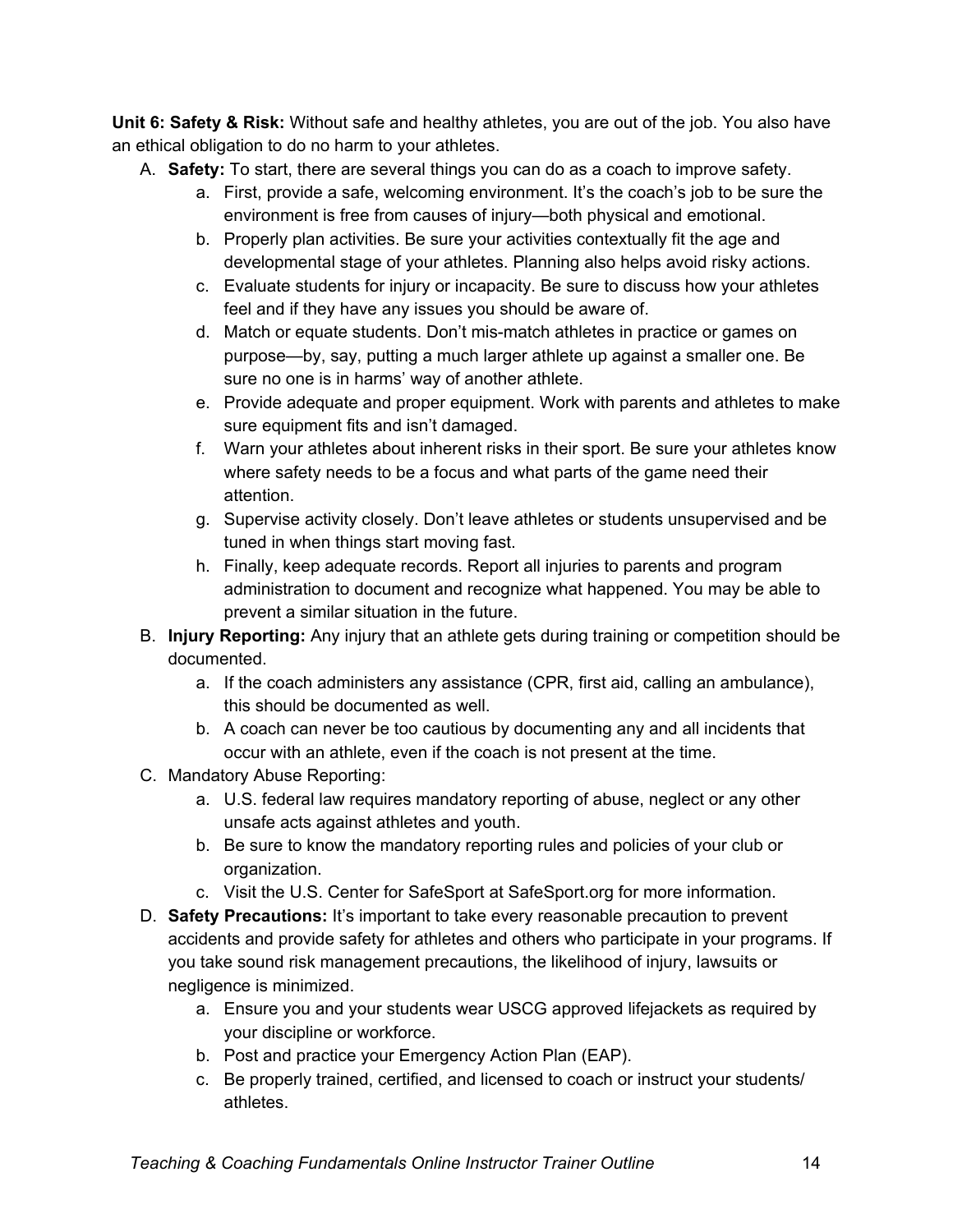- d. Be present at all organized activities (meetings, workshops, staff development) in the program.
- e. Adapt activities to the age, developmental maturity and fitness levels of the participants. Age-appropriate activities are very important for young athletes.
- f. Require medical examinations of all participants prior to any program and know the current health status of your students.
- g. Have a plan to appropriately assist participants that get injured, become sick, or suffer from an emergency.
- E. **Safety Trainings:** The USOC strongly recommends all coaches and instructors obtain sports safety training certifications through the American Red Cross, the U.S. Center for SafeSport and any other sport-specific areas that require training.
	- a. Training programs should include:
		- i. First aid
		- ii. CPR
		- iii. Training in the use of AED's
		- iv. Injury prevention
	- b. The requirements of your organization may vary, but the USOC recommends training every 1-2 years in:
		- i. SafeSport abuse prevention and reporting
		- ii. First aid
		- iii. CPR
		- iv. Heat safety
		- v. Hydration
		- vi. Concussion
		- vii. Background check should also be renewed annually or semi-annually. US Sailing uses Higher Image for background checks.
- F. **Emergency Action Plans:** You never know when an emergency is going to happen. Make sure to have an emergency plan that includes where to go or what to do, responsibilities of your staff/team, means of contacting help and who to contact.
	- a. Don't forget to practice!
	- b. Show Gowrie Group Example
- G. **HR & Admin:** Every coach—whether full-time or a volunteer—has to do some human resources and administrative work. The requirements are different depending on your situation, but there are some key recommendations to follow.
	- a. Email/Texts:
		- i. Only send messages from a team system or account, not your personal account.
		- ii. Keep all messages and organize them, just in case you need to reference them in the future.
		- iii. Make sure all messages are time and date-stamped.
		- iv. Copy the athlete and parents or coaches—Include at least 2 people on all messages.
	- **b. Social Media:**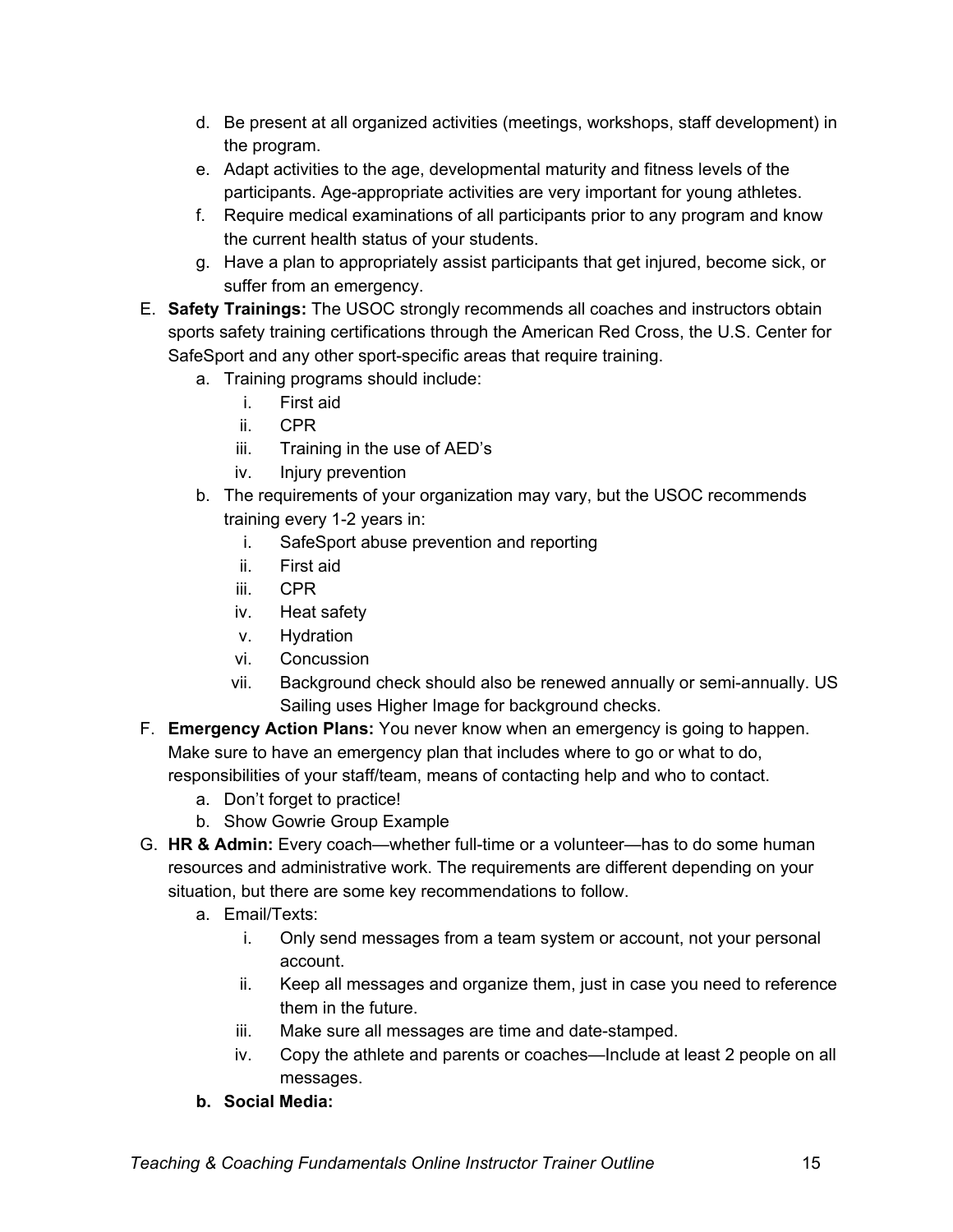- i. Know your team/club/sport social media policy.
- ii. Keep all messages professional.
- iii. Before your post, imagine your post on a billboard for everyone to see. Are you still comfortable posting it?
- iv. Avoid personal connections with athletes via social media for any use other than team purposes

### **c. Document Storage:**

- i. Store all private information in a secure place.
- ii. Keep all records on injuries and decisions in safe and secure location.
- iii. Destroy any personal information for players and/or parents after it has been delivered to the proper organization administrator and is no longer necessary to keep (except in cases of reporting or documenting issues/decisions).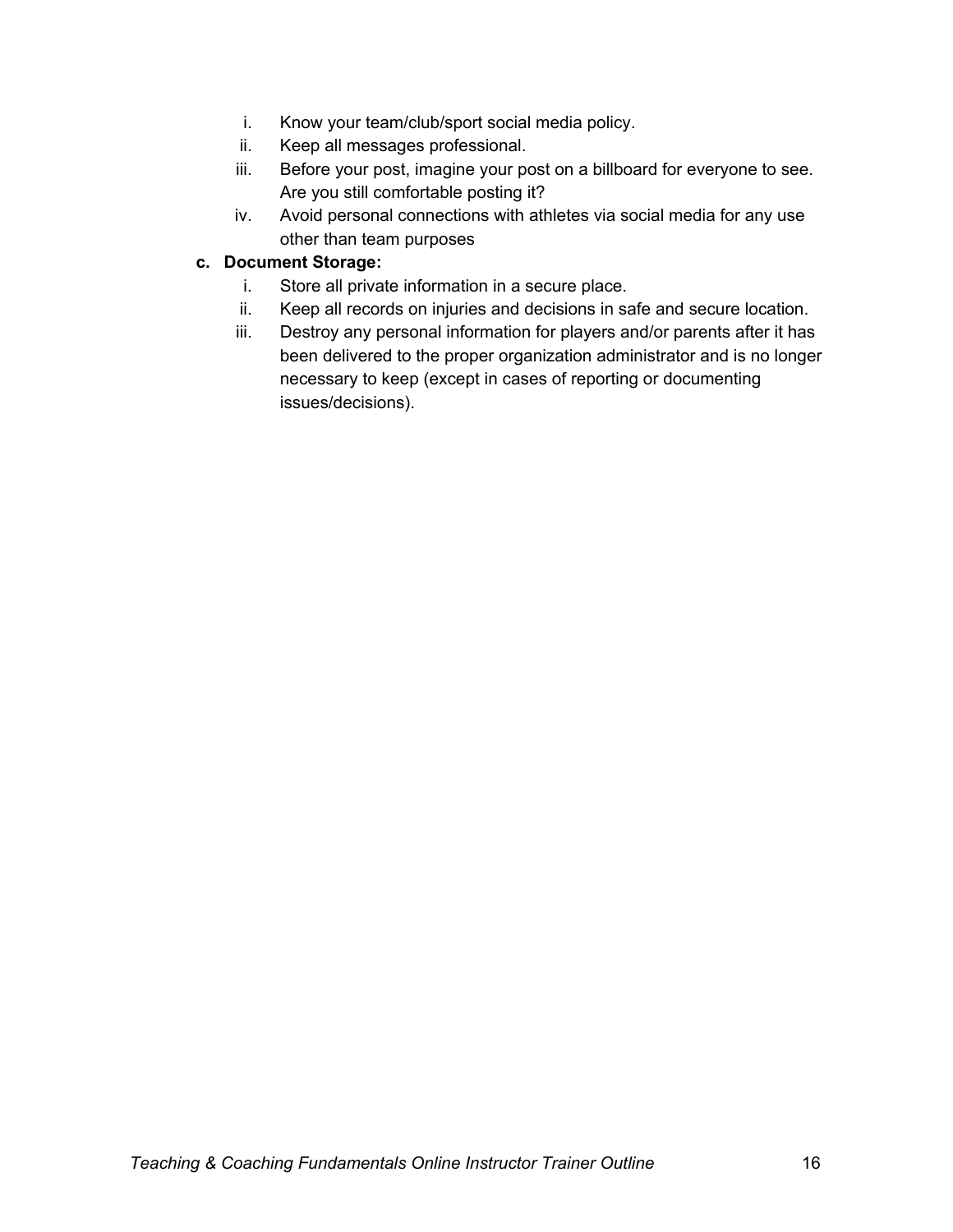**Unit 7: Progression of Learning:** By implementing US Sailing and US Powerboating's Signature Progression of Learning as a model in your instruction, you can incorporate multiple pathways and you can strategically minimize lecture time and in turn maximize hands-on skill practice.

- A. **Lesson Preparation:** An excellent instructor is completely prepared and has practiced their lesson. They have a lesson or practice plan.
	- a. The objective is clearly articulated in the lesson plan.
	- b. The activities of the lesson focus on a specific skill.
	- c. Content is presented in a clear and concise way.
	- d. Before beginning any lesson, instructors prepare all needed materials for instruction. Here are a few ideas to get you started.
		- i. Lesson plan and instructor notes
		- ii. Student materials (books, handouts, etc.)
		- iii. Whiteboard, markers and magnetic boats
		- iv. Land drill materials (broomstick, rope, sidewalk chalk)
		- v. Boats (check rigging)
		- vi. Marks and anchors
		- vii. Life jackets (for you and your students)
		- viii. VHF radio
- B. **Chalk Tak:** At US Sailing and US Powerboating we begin each lesson with a "Chalk Talk," a quick classroom-style presentation. Using their lesson plan as a guide, the instructor should prepare for the chalk talk and be ready to greet their students with a warm welcome when they arrive.
	- a. To align student expectations, the instructor should communicate the day's objective and focus skill to the students. For example, when teaching tacking, the objective sets the expectation that students will successfully execute the steps in tacking around a flag without coach assistance.
	- b. Boating skills are largely hands-on and must be practiced to build confidence and competence. The chalk talk is the perfect environment to set clear expectations without environmental or equipment distractions.
	- c. The trick to a successful chalk talk is having your students make connections. This is accomplished by using artful questioning. These questions help connect new information to prior knowledge and experiences.
	- d. When presenting the lesson, the instructor should incorporate multiple learning pathways including kinesthetic, visual and auditory strategies.
	- e. The Chalk Talk has five key components:
		- i. Objective
		- ii. Artful questioning
		- iii. Connecting to prior knowledge and experiences
		- iv. Activating multiple learning pathways and
		- v. Checking for understanding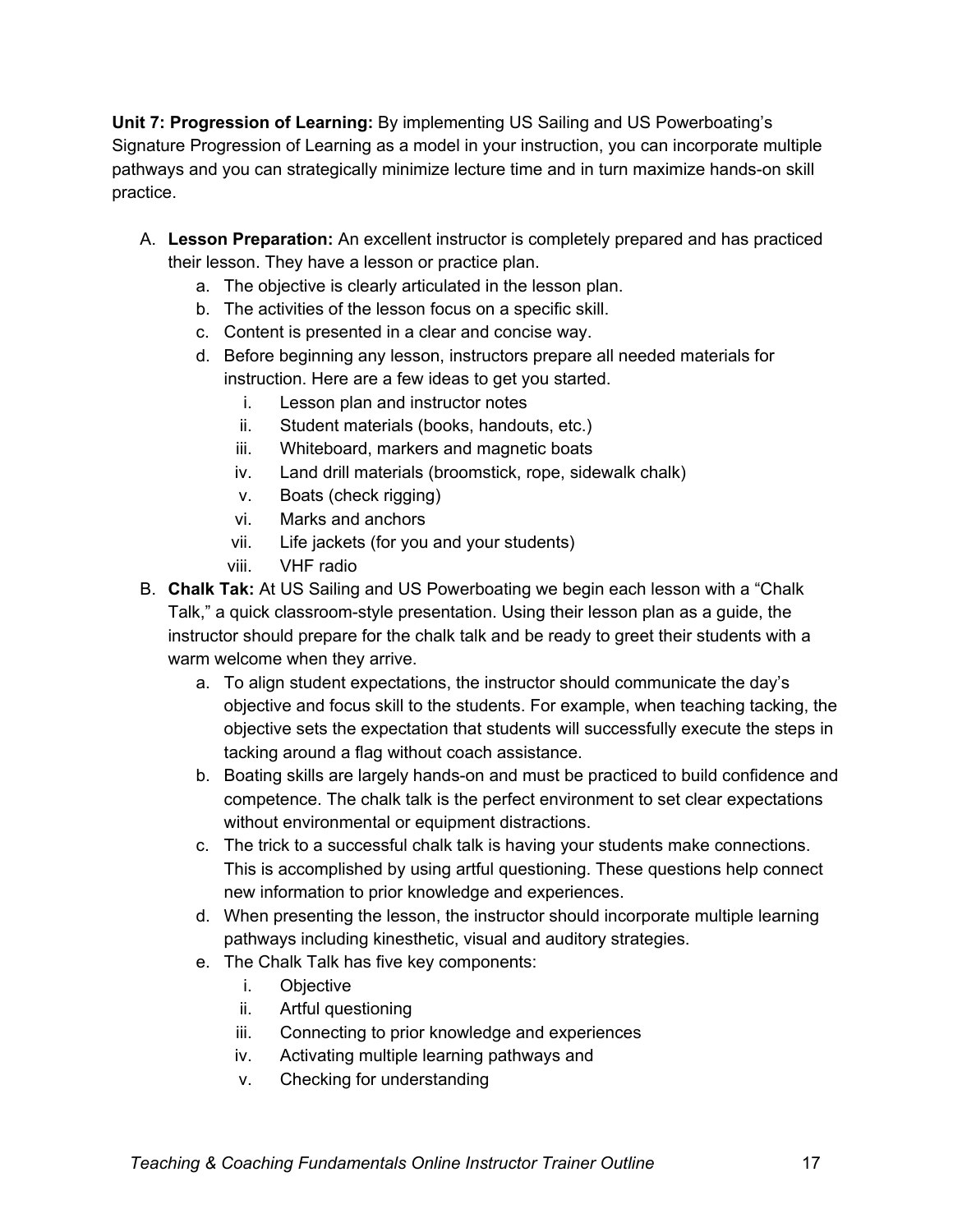- C. **Land Drill**: Following the chalk talk, in which new content was presented to students, the instructor will now move to the land drill where the motor skills are added to the cognitive learning.
	- a. a land drill has five key components.
		- i. Proper planning and preparation
		- i. Providing clear instructions
		- ii. Making sure the land drill has a direct correlation to what students will practice on the water
		- iii. 100% participation and
		- iv. Providing positive reinforcement and error correction
- D. **Instructor Demonstration:** the instructor models the movements/ skill the students should be making on the water.
	- a. One key element is using the equipment in its natural environment.
	- b. Model best practices and make your examples clean, clear and methodical. In our example, when demonstrating a tacking drill, it is insufficient to simply tack the boat flawlessly. Rather, you must show and verbalize exactly what you expect from your students step-by-step.
	- c. Students will better understand exactly what is expected of them once they have seen a strong example provided by the instructor. Instructor demonstrations are not interactive or kinesthetic for the students. The students are only observing, listening and questioning when appropriate.
	- d. Instructor demonstration has three key components:
		- i. Plan
		- ii. Model best practices and
		- iii. Verbalize your thinking and actions
- E. **Student Practice:** Student practice combines the new content delivered in the chalk talk and the motor skills executed in the land drill with the example provided in the instructor demonstration. This progression of learning prepares the student to practice the new skill on the water.
	- a. To maximize student practice time, be prepared. Make sure you have any needed equipment ready to go in your instructor boat or on the water prior to beginning the lesson.
	- b. The instructor's role during student practice becomes safety, providing positive encouragement and gently correcting undesirable behavior.
	- c. The instructor should observe and record each student successfully practicing each skill as defined for the practice session. Notes regarding growth, encouragement and positive developments will be helpful in the next phase, the debrief.
	- d. The instructor has three focus areas during student practice.
		- i. Safety
		- ii. To ensure each student practices the skill
		- iii. To observe and record students achieving the skill